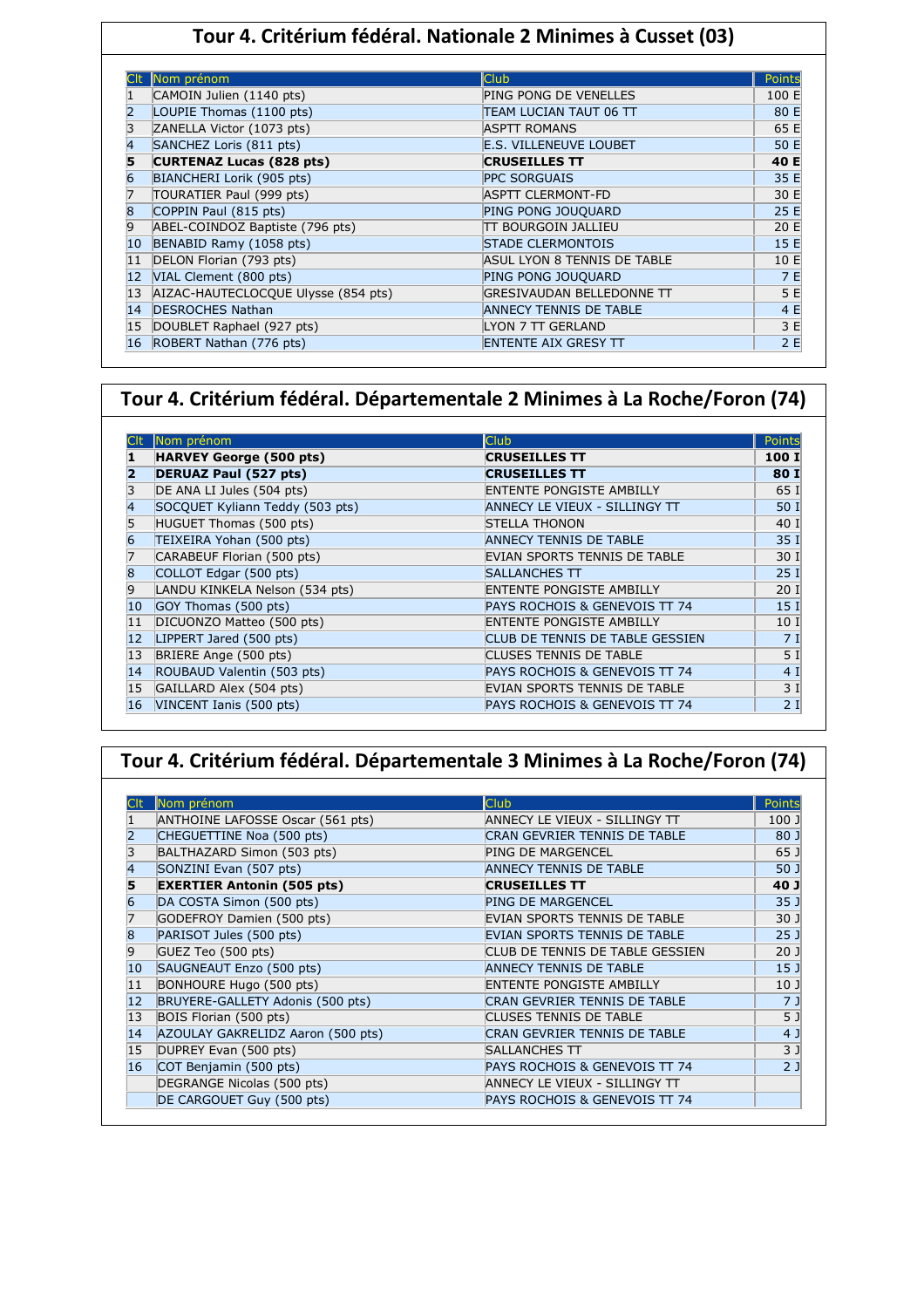## **Tour 4. Critérium fédéral. Départementale 1 Cadets à Seynod (74)**

|                   | Nom prénom                       | <b>Club</b>                      | Points         |
|-------------------|----------------------------------|----------------------------------|----------------|
|                   | VALOUR Antonin (716 pts)         | <b>ANNECY TENNIS DE TABLE</b>    | 100 G          |
|                   | CURTENAZ Theo (683 pts)          | <b>CRUSEILLES TT</b>             | 80 G           |
|                   | GOLLIET Hugo (627 pts)           | RUMILLY T T C                    | 65 G           |
|                   | MCTEER Kerrian (544 pts)         | CLUB DE TENNIS DE TABLE GESSIEN  | 50 G           |
|                   | MABBOUX Ewan (524 pts)           | CLUB DE TENNIS DE TABLE GESSIEN  | 40 G           |
| 6                 | DELAGE Ulysse (619 pts)          | <b>ANNECY TENNIS DE TABLE</b>    | 35 G           |
|                   | SALTAS Yannick (541 pts)         | CLUB DE TENNIS DE TABLE GESSIEN  | 30 G           |
| 8                 | DINANT-MAIER Florian (555 pts)   | ANNECY LE VIEUX - SILLINGY TT    | 25 G           |
| 9                 | <b>ROSSIER Killian (512 pts)</b> | <b>CRUSEILLES TT</b>             | 20 G           |
| 10                | SAUTHIER Liam (512 pts)          | <b>RUMILLY T T C</b>             | 15 G           |
| 11                | MARIN PACHE Liam (500 pts)       | <b>ANNECY TENNIS DE TABLE</b>    | 10G            |
| $12 \overline{ }$ | ARTHAUD Leo (517 pts)            | PAYS ROCHOIS & GENEVOIS TT 74    | 7 G            |
| 13                | BEQIRI Adrian (552 pts)          | <b>ANNECY TENNIS DE TABLE</b>    | 5 <sub>G</sub> |
| 14                | PERRISSIN Arthur (528 pts)       | <b>ANNECY TENNIS DE TABLE</b>    | 4 G            |
| 15                | TRIFUNOVIC Lucas (598 pts)       | CLUB DE TENNIS DE TABLE DE POISY | 3 G            |
| 16                | BENZIANE Zaky (500 pts)          | ANNECY LE VIEUX - SILLINGY TT    | 2G             |

### **Tour 4. Critérium fédéral. Départementale 2 Cadets à Seynod (74)**

|    | Nom prénom                            | <b>Club</b>                      | <b>Points</b> |
|----|---------------------------------------|----------------------------------|---------------|
|    | CALLAMAND Maxime (603 pts)            | ANNECY LE VIEUX - SILLINGY TT    | 100 H         |
|    | PERSONA Anthony (521 pts)             | CLUB DE TENNIS DE TABLE GESSIEN  | 80 H          |
|    | GALOUZEAU DE VILLEPI Aimery (587 pts) | ANNECY LE VIEUX - SILLINGY TT    | 65 H          |
| 4  | MANIGLIER Lucas (595 pts)             | CRAN GEVRIER TENNIS DE TABLE     | 50 H          |
| 5  | BORTOLOTTI Stanislas (540 pts)        | ANNECY LE VIEUX - SILLINGY TT    | 40 H          |
| 6  | SPROULE Alexander (500 pts)           | CLUB DE TENNIS DE TABLE GESSIEN  | 35 H          |
|    | MERMET-BOUVIER Hugo (500 pts)         | CRAN GEVRIER TENNIS DE TABLE     | 30 H          |
| 8  | DENAT Vivien (500 pts)                | CLUB DE TENNIS DE TABLE DE POISY | 25 H          |
| 9  | COUTEAUX Adrien (531 pts)             | ANNECY LE VIEUX - SILLINGY TT    | 20 H          |
| 10 | CHARBONNET Gael (500 pts)             | CLUB DE TENNIS DE TABLE GESSIEN  | 15 H          |
| 11 | REYNAUD Louis (500 pts)               | ANNECY TENNIS DE TABLE           | 10 H          |
| 12 | ISOARD Emilien (513 pts)              | <b>SALLANCHES TT</b>             | 7 H           |
| 13 | MARTINS Anthony (500 pts)             | CRAN GEVRIER TENNIS DE TABLE     | 5H            |
| 14 | CHEN Léo (500 pts)                    | <b>ANNECY TENNIS DE TABLE</b>    | 4 H           |
| 15 | LACOUR Lancelot (500 pts)             | <b>CRUSEILLES TT</b>             | 3 H           |
| 16 | <b>HARVEY Iestyn (500 pts)</b>        | <b>CRUSEILLES TT</b>             | 2H            |

# **Tour 4. Critérium fédéral. Départementale 2 Benjamins à Cran-Gévrier (74)**

|    | Nom prénom                        | <b>Club</b>                         | Points          |
|----|-----------------------------------|-------------------------------------|-----------------|
|    | LAROSE Matteo (500 pts)           | <b>SALLANCHES TT</b>                | 100 J           |
|    | PACCOUD Sacha (535 pts)           | <b>ANNECY TENNIS DE TABLE</b>       | 80 J            |
|    | AIRAUDI Guillaume (500 pts)       | <b>ENTENTE PONGISTE AMBILLY</b>     | 65 J            |
|    | THOMAS Dohan (501 pts)            | <b>CRAN GEVRIER TENNIS DE TABLE</b> | 50 <sub>1</sub> |
|    | CHAPPUIS Ruben (500 pts)          | CLUB DE TENNIS DE TABLE DE POISY    | 40 J            |
| 6  | DEBOURG Leopol (507 pts)          | <b>ENTENTE PONGISTE AMBILLY</b>     | 35 <sub>1</sub> |
|    | GHAMIT Mohamed (507 pts)          | EVIAN SPORTS TENNIS DE TABLE        | 30 J            |
| 8  | TRIME Noah (500 pts)              | <b>CRAN GEVRIER TENNIS DE TABLE</b> | 25 <sub>1</sub> |
| 9  | CRONIER Yanis (500 pts)           | CRAN GEVRIER TENNIS DE TABLE        | 20 <sub>1</sub> |
| 10 | GADESAUDE Clement (500 pts)       | <b>ANNECY TENNIS DE TABLE</b>       | 15 <sub>1</sub> |
| 11 | <b>DECOSTER Clement (500 pts)</b> | <b>CRUSEILLES TT</b>                | 10 <sub>J</sub> |
| 12 | GROSS Arthur (500 pts)            | <b>PING GAILLARDIN</b>              | 7 J             |
| 13 | LEBRUN Timothe (500 pts)          | <b>PING GAILLARDIN</b>              | 5 J             |
| 14 | <b>DECOSTER Paul (500 pts)</b>    | <b>CRUSEILLES TT</b>                | 4 <sub>1</sub>  |
| 15 | TAITARD Yanis (500 pts)           | EVIAN SPORTS TENNIS DE TABLE        | 3 <sub>1</sub>  |

I